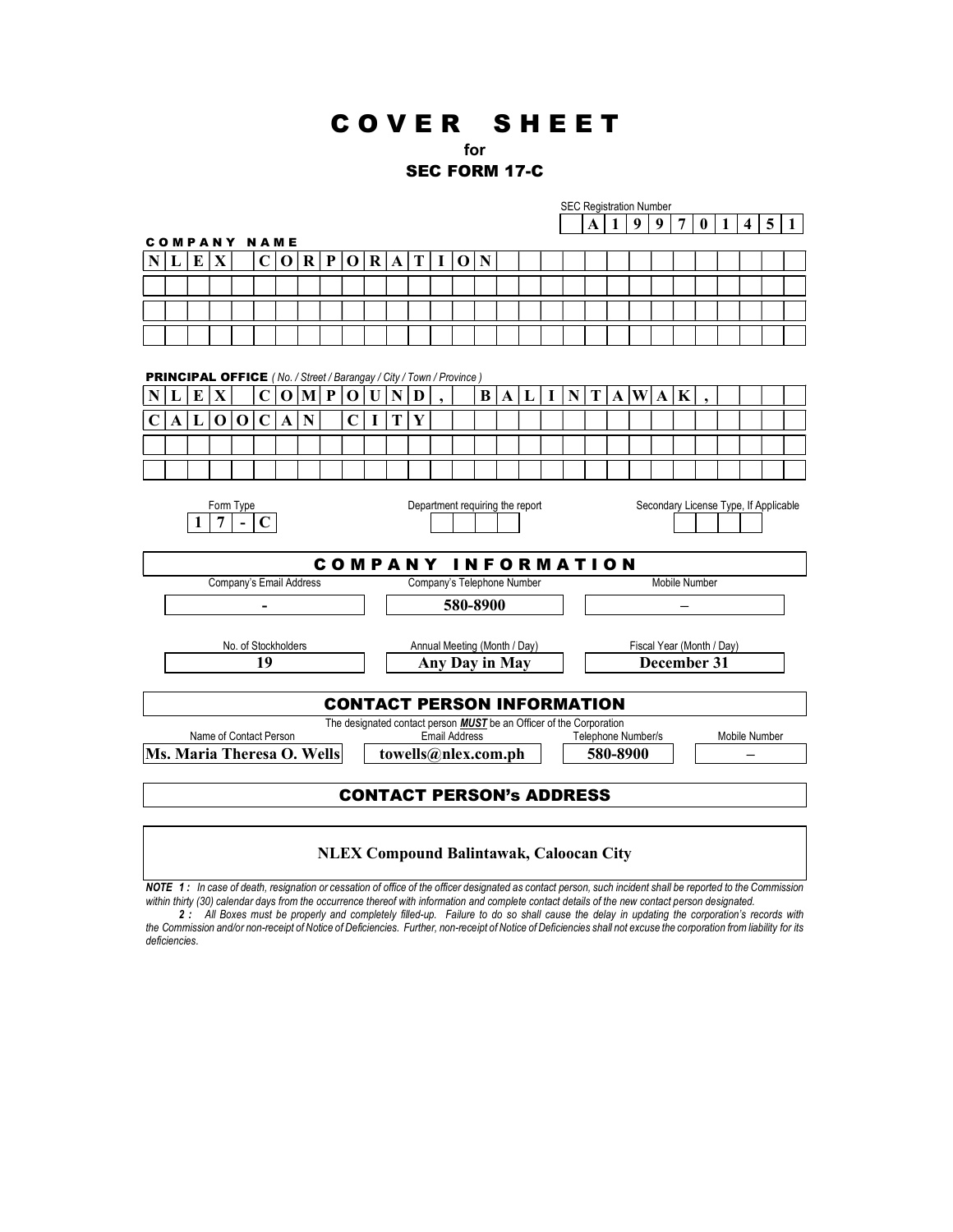#### SECURITIES AND EXCANGE COMMISSION SEC FORM 17-C

#### CURRENT REPORT UNDER SECTION 17 OF THE SECURITIES REGULATION CODE AND SRC RULE 17.2(c) THEREUNDER

#### 1. November 4, 2020

Date of Report (Date of earliest event reported)

2. SEC Identification Number A199701451 3. BIR Tax Identification No. 004-984-946-000

### 4. NLEX CORPORATION

Exact name of issuer as specified in its charter

Province, country or other jurisdiction of incorporation

5. PHILIPPINES 6. CONSIDERING A GEC Use Only) Industry Classification Code:

> Outstanding and Amount of Debt **Outstanding**

- 7. NLEX Compound, Balintawak, Caloocan City, Metro Manila 1400 Address of principal office **Postal Code** Postal Code
- 8. (632) 580-8900 Issuer's telephone number, including area code
- 9. N/A Former name or former address, if changed since last report
- 10. Securities registered pursuant to Sections 8 and 12 of the SRC or Sections 4 and 8 of the RSA

Title of Each Class Number of Shares of Common Stock

Seven Year Bonds Due 2021 Php 4.4 Billion Ten Year Bonds Due 2024 Php 2.6 Billion NLEX Series A Bonds Due 2025 Php 4.0 Billion NLEX Series B Bonds Due 2028 Php 2.0 Billion

11. Indicate the item numbers reported herein:

#### Item 9. Other Events

On November 4, 2020, NLEX Corporation ("NLEX Corp.") entered into a Php 20,000,000,000.00 Corporate Notes Facility Agreement with China Banking Corporation, Development Bank of the Philippines, KEB Hana Bank Manila Branch, Land Bank of the Philippines, Sun Life of Canada (Philippines) Inc., The Insular Life Assurance Company, Ltd., and United Coconut Planters Bank, in their capacity as Noteholders. The proceeds of the loan will be used by NLEX Corp. to refinance its maturing loan obligations and to partially finance the NLEX Connector Road Project and other capital expenditures of NLEX Corp.

The transaction was led by China Bank Capital Corporation as Mandated Lead Arranger, Joint Lead Underwriter, and Sole Bookrunner. Other members of the underwriting syndicate were Land Bank of the Philippines and United Coconut Planters Bank as Joint Lead Arrangers and Joint Lead Underwriters, and Development Bank of the Philippines acted as Co-Underwriter. BDO Unibank Inc. – Trust and Investments Group is the designated Facility Agent and Registrar.